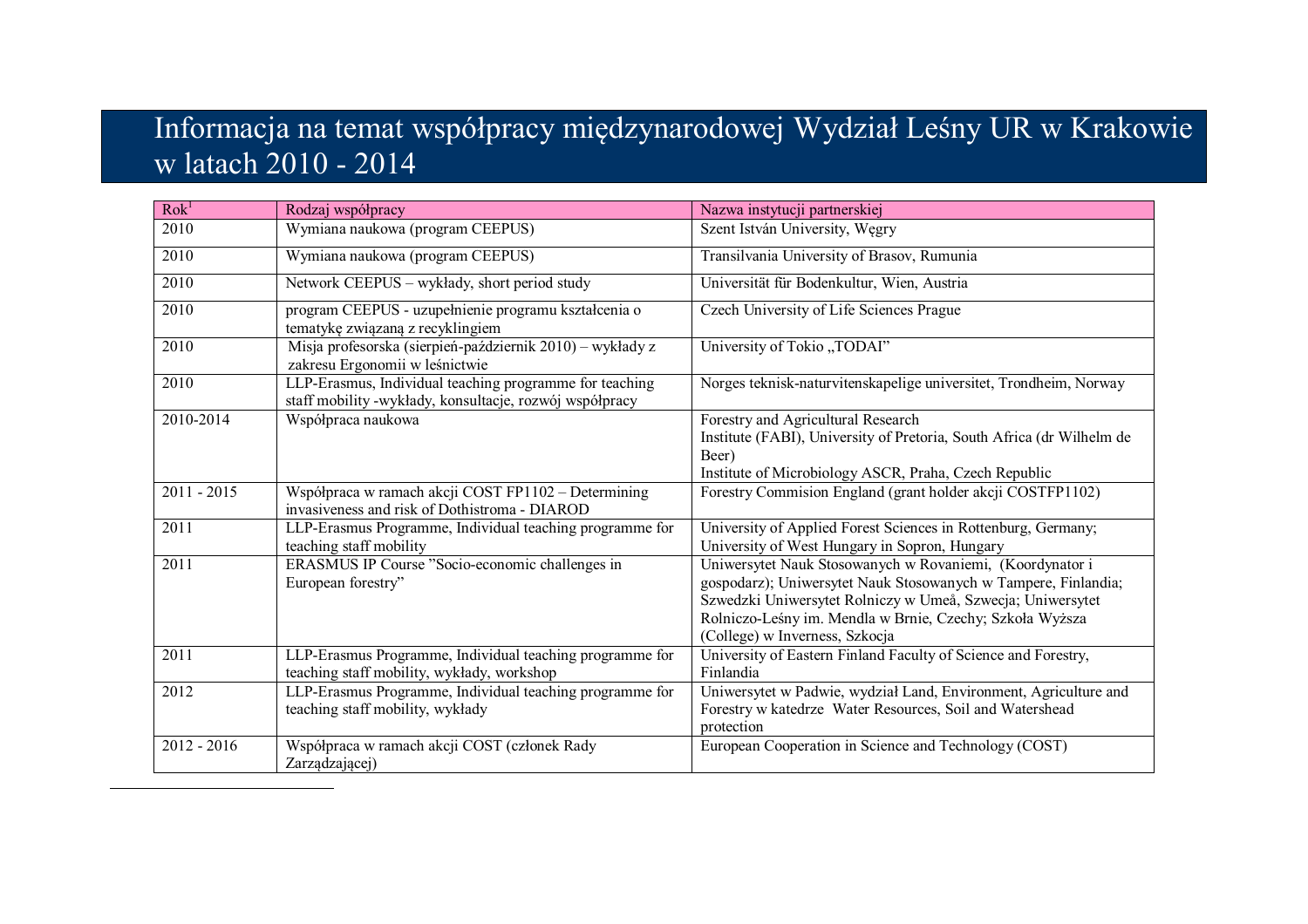| 2012          | Zebranie próbek tkanek imagines Rosalia alpina (L.) w Polsce<br>w celu analizy DNA w ramach projektu: "Phylogeography of                                                  | Faculty of Science, University of South Bohemia, Ceske Budejovice,<br>Czech Republic;                                                                                                                                                                                                                                                        |
|---------------|---------------------------------------------------------------------------------------------------------------------------------------------------------------------------|----------------------------------------------------------------------------------------------------------------------------------------------------------------------------------------------------------------------------------------------------------------------------------------------------------------------------------------------|
|               | the Rosalia longicorn (Rosalia alpina)".                                                                                                                                  | Biology Centre ASCR, Institute of Entomology, Ceske Budejovice,<br>Czech Republic                                                                                                                                                                                                                                                            |
| 2012          | ERASMUS IP Course "Socio-economic challenges in<br>European forestry" - kontynuacja z roku 2011                                                                           | Uniwersytet Nauk Stosowanych w Rovaniemi, (Koordynator);<br>Uniwersytet Nauk Stosowanych w Tampere, Finlandia; Szwedzki<br>Uniwersytet Rolniczy w Umeå, Szwecja; Uniwersytet Rolniczo-Leśny<br>im. Mendla w Brnie, Czechy (gospodarz); Szkoła Wyższa (College) w<br>Inverness, Szkocja                                                       |
| 2012          | LLP-Erasmus Programme, Individual teaching programme for<br>teaching staff mobility, wykłady                                                                              | Universidad de Cordoba, Spain; Universidad Católica de Ávila, Spain                                                                                                                                                                                                                                                                          |
| 2012          | LLP-Erasmus Programme - konsultacje dotyczące programu i<br>efektów kształcenia na Kierunku Zarządzanie Środowiskiem<br>Przyrodniczym z przedmiotu "Maszyny w środowisku" | Mendelova Zemedelska a Lesnicka Univerzita v Brne                                                                                                                                                                                                                                                                                            |
| 2012          | COST action FP1202 Strengthening conservation: a key issue<br>for adaptation of marginal/peripheral populations of forest tree<br>to climate change in Europe (MaP-FGR)   | European Cooperation in Science and Technology, Partnerzy z 26<br>krajów europejskich i 4 krajów spoza Europy                                                                                                                                                                                                                                |
| 2012          | Wyjazd naukowy - ESSEM COST Action ES1203 Enhancing<br>the resilience capacity of SENSitive mountain FORest<br>ecosystems under environmental change (SENSFOR)            | European Cooperation in Science and Technology, Partnerzy z 22<br>krajów europejskich i 2 krajów spoza Europy                                                                                                                                                                                                                                |
| 2012          | Network CEEPUS - wykłady, short period study                                                                                                                              | Universität für Bodenkultur, Wien, Austria                                                                                                                                                                                                                                                                                                   |
| 2012          | ERASMUS - praktyki zagraniczne                                                                                                                                            | Geospatial Trimble Ccompany,                                                                                                                                                                                                                                                                                                                 |
| 2012          | ERASMUS - praktyki zagraniczne                                                                                                                                            | landConsult, Germany                                                                                                                                                                                                                                                                                                                         |
| $2013 - 2017$ | Współpraca w ramach akcji COST (członek Rady<br>Zarządzającej)                                                                                                            | European Cooperation in Science and Technology (COST)                                                                                                                                                                                                                                                                                        |
| 2013          | LLP-Erasmus Programme Individual teaching programme for<br>teaching staff mobility - wykłady, konsultacje, rozwój<br>współpracy                                           | Georg-August-Universität Göttingen, Niemcy                                                                                                                                                                                                                                                                                                   |
| $2013 - 2017$ | Współpraca w ramach akcji COST (członek Rady<br>Zarządzającej)                                                                                                            | European Cooperation in Science and Technology (COST)                                                                                                                                                                                                                                                                                        |
| 2013          | LLP ERASMUS IP Course "Socio-economic challenges in<br>European forestry" - kontynuacja z lat 2011 - 2012                                                                 | Uniwersytet Nauk Stosowanych w Rovaniemi, (Koordynator);<br>Uniwersytet Nauk Stosowanych w Tampere, Finlandia; Szwedzki<br>Uniwersytet Rolniczy w Umeå, Szwecja; Uniwersytet Rolniczo-Leśny<br>im. Mendla w Brnie, Czechy; Szkoła Wyższa (College) w Inverness,<br>Szkocja; Wydział Leśny, Uniwersytetu Rolniczego w Krakowie<br>(gospodarz) |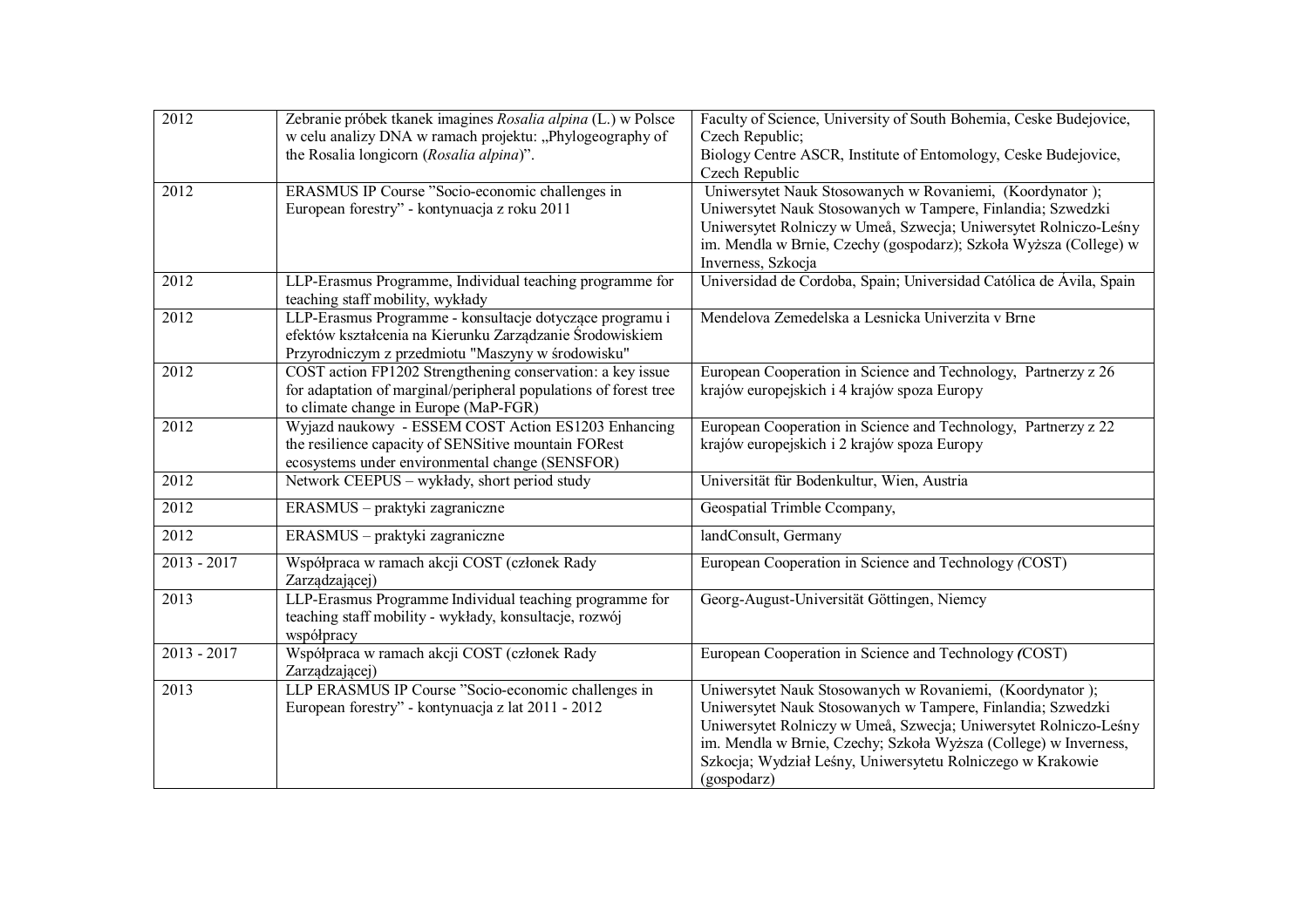| 2013          | COST Action FP1206, European mixed forests - Integrating             | 31 krajów europejskich i 7 krajów pozaeuropejskich                                     |
|---------------|----------------------------------------------------------------------|----------------------------------------------------------------------------------------|
|               | Scientific Knowledge in Sustainable Forest Management.               |                                                                                        |
|               | (EuMIXFOR)                                                           |                                                                                        |
| 2013          | Central European Exchange Program for University Studies<br>(CEEPUS) | University of Natural Resources and Applied Life Sciences in Vienna<br>(BOKU), Austria |
| 2013          | COST action FP1201 Forest LAnd Ownership Changes in                  | European Cooperation in Science and Technology, Partnerzy z 30                         |
|               | Europe: Significance for Management And Policy<br>(FACESMAP)         | krajów europejskich                                                                    |
| 2013-2014     | Stypendium Fulbright Advanced Senior Avard 2013-2014,                | Virginia Polytechnic Institute and State University, Blacksburg, VA,                   |
|               | współpraca z prof W. Lee Danielsem                                   | USA.                                                                                   |
| 2013          | staż naukowy w ramach COST Action: FP1202                            | Plant Genetics Institute -National Research Council, Sesto Florentino,<br>Włochy       |
| 2013          | staż naukowy w ramach programu Tree4Future                           | Bayerisches Amt für forstliche Saat- und Pflanzenzucht, Teisendorf,                    |
|               |                                                                      | Niemcy                                                                                 |
| 2013          | Wykład i szkolenia - The development of control methods with         | JRC, MARS, ISPRA, UE, Italy                                                            |
|               | remote sensing on the status of agricultural parcels at the JRC      |                                                                                        |
|               | (Ispra) for the European Commission                                  |                                                                                        |
| 2013          | Wykład i szkolenia - Remote sensing of forest production and         | Integrated Remote Sensing Studio (IRSS),                                               |
|               | conservation in Canada                                               | University of British Columbia, Canada                                                 |
| 2013          | LLP-Erasmus Programme Individual teaching programme for              | Czech University of Life Sciences, Department of Dendrology and                        |
|               | teaching staff mobility - wykłady, konsultacje, rozwój<br>współpracy | <b>Forest Tree Breeding</b>                                                            |
| 2013          | LLP-Erasmus Programme, Individual teaching programme for             | Czech University of Life Science                                                       |
|               | teaching staff mobility - wykłady, konsultacje, rozwój               |                                                                                        |
|               | współpracy                                                           |                                                                                        |
| 2014          | Praca w zespole redakcyjnym czasopisma Journal of Forestry           | Northeast Forestry University, Harbin Chiny                                            |
|               | Research (Springer) (Editorial Board Member, the 7th Editorial       |                                                                                        |
|               | Board Meeting Journal of Forestry Research)                          |                                                                                        |
| 2014          | LLP-Erasmus Programme, Individual teaching programme for             | Technical University in Zvolen, Słowacja                                               |
|               | teaching staff mobility - wykłady, konsultacje, rozwój               |                                                                                        |
|               | współpracy                                                           |                                                                                        |
| 2014          | LLP-Erasmus Programme, Individual teaching programme for             | Politechnika w Madrycie, Wydział Inżynierii Leśnej                                     |
|               | teaching staff mobility - wykłady, konsultacje, rozwój               |                                                                                        |
|               | współpracy                                                           |                                                                                        |
| $2014 - 2018$ | Współpraca w ramach akcji COST (członek Rady                         | European Cooperation in Science and Technology (COST)                                  |
|               | Zarządzającej)                                                       |                                                                                        |
| 2014-2015     | Realizacja projektu badawczego przez mgr Gregorego Sproull,          | University of Denver, USA                                                              |
|               | "Spatial patterns of Norway Spruce mortality and                     |                                                                                        |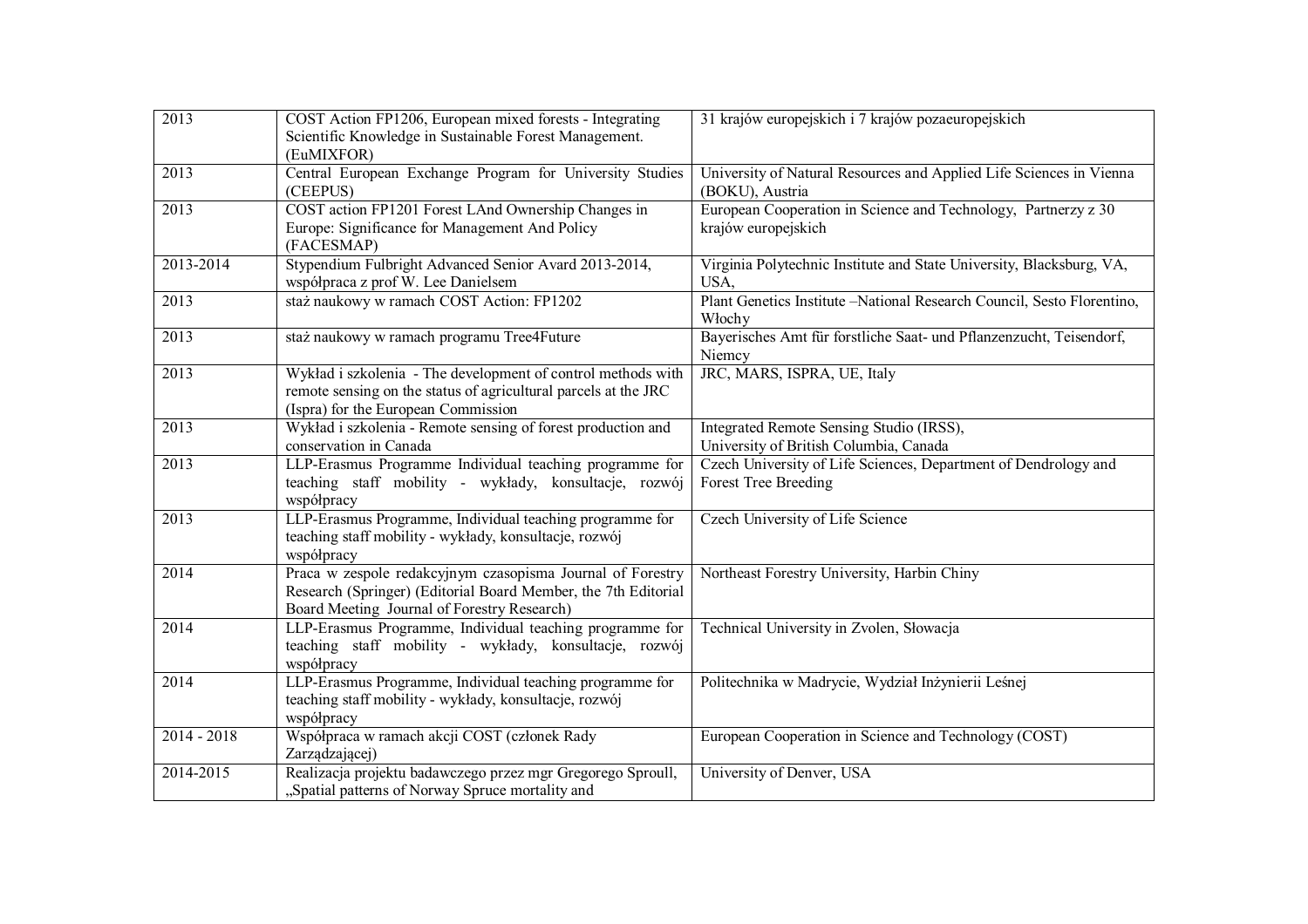|      | environmental factors influencing Bark beetle infestation in<br>Tatra National Park (TNP)" w ramach Stypendium Fulbrighta                                                                            |                                                                                                                                                                                      |
|------|------------------------------------------------------------------------------------------------------------------------------------------------------------------------------------------------------|--------------------------------------------------------------------------------------------------------------------------------------------------------------------------------------|
| 2014 | COST Action ES1404 A European network for a harmonised<br>monitoring of snow for the benefit of climate change scenarios,<br>hydrology and numerical weather prediction.<br>(dodatkowa rada naukowa) | European Cooperation in Science and Technology.<br>Management Committee Substitude member.                                                                                           |
| 2014 | COST action FP1204 Green Infrastructure approach: linking<br>environmental with social aspects in studying and managing<br>urban forests European<br>rada naukowa                                    | European Cooperation in Science and Technology. Management<br>Committee member.                                                                                                      |
| 2014 | COST action TU1302<br>Satellite Positioning Performance Assessment for Road<br>Transport (SaPPART)<br>rada naukowa                                                                                   | European Cooperation in Science and Technology. Management<br>Committee member<br>24-26.09.2014 Londyn                                                                               |
| 2014 | <b>COST</b> action FP1305                                                                                                                                                                            |                                                                                                                                                                                      |
| 2014 | staż naukowy                                                                                                                                                                                         | Bayerisches Amt für forstliche Saat- und Pflanzenzucht, Teisendorf,<br>Niemcy                                                                                                        |
| 2014 | COST Meeting w ramach COST Action: FP1202                                                                                                                                                            | Surgeons' Hall, Edynburg, Szkocja                                                                                                                                                    |
| 2014 | COST action FP1304 - Towards robust PROjections of<br>European FOrests UNDer climate change (PROFOUND)<br>European Cooperation in Science and Technology                                             | European Cooperation in Science and Technology, Partnerzy z 29<br>krajów europejskich                                                                                                |
| 2014 | program Ceepus - uzupełnienie programu kształcenia o<br>tematykę, dotyczącą możliwości wykorzystania symulatorów w<br>szkoleniu operatorów maszyn leśnych                                            | Czech University of Life Sciences Prague                                                                                                                                             |
| 2014 | Pobyt badawczy                                                                                                                                                                                       | University of British Columbia, Department of Forest Resources<br>Management, Integrated Remote Sensing Studio                                                                       |
| 2014 | LLP-Erasmus Programme Individual teaching programme for<br>teaching staff mobility - wykłady, konsultacje, rozwój<br>współpracy                                                                      | Universidad de Cordoba, Spain; Technical University of Madrid<br>(UPM), Spain; University of Amsterdam, Holand; University of West<br>Hungary in Sopron, Hungary; ESA Angers, France |
| 2014 | Network CEEPUS - wykłady, studia, workshop                                                                                                                                                           | 10 partnerów sieci z Europy Centralnej                                                                                                                                               |
| 2014 | Nawiązanie stosunków w celu zawarcia umowy w ramach<br>programu "Nauka bez granic"                                                                                                                   | UFPR, Parana, Brazylia<br>INPE, Sao Paulo, Brazylia                                                                                                                                  |
| 2014 | Chairmen's Meeting - dyskusja,                                                                                                                                                                       | EARSeL - European Association of Remote Sensing Laboratories                                                                                                                         |
| 2014 | Warsztaty, prezentacja, wykład                                                                                                                                                                       | SPECIM - kamery hyperspetralne, Finlandia                                                                                                                                            |
| 2014 | Ekspert, ocena projektu dydaktycznego (e-learning), Tempus<br>Project ECOSTREAM - Strengthenning the Lifelong learning                                                                               | Agency for Qualitaty Assurance and Accreditation Austria.                                                                                                                            |